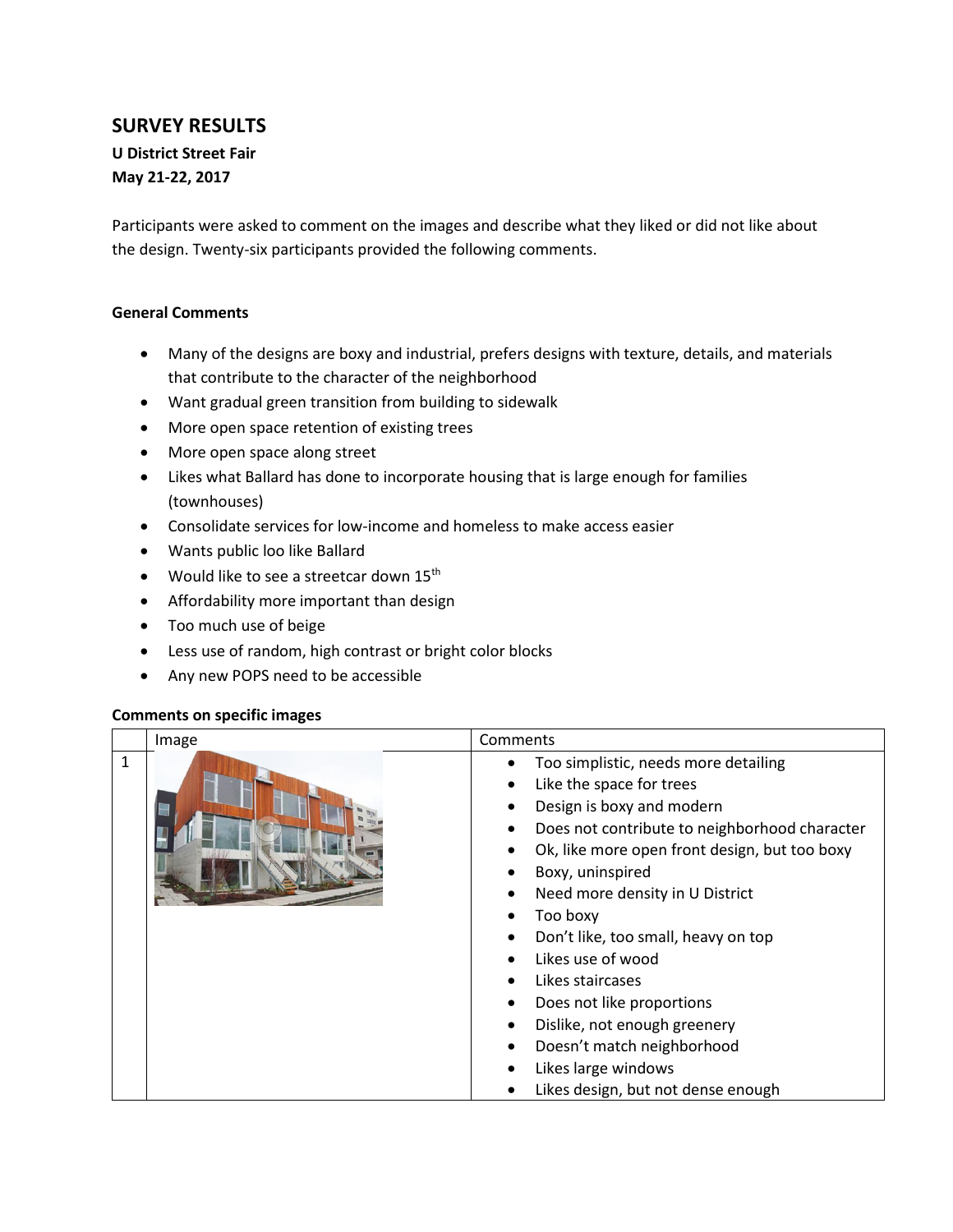|                | Likes simplicity and pop of color                                                                                                                                                                                                                                                                                                                                                                                                                                                                                     |
|----------------|-----------------------------------------------------------------------------------------------------------------------------------------------------------------------------------------------------------------------------------------------------------------------------------------------------------------------------------------------------------------------------------------------------------------------------------------------------------------------------------------------------------------------|
|                | Does not appear ADA friendly                                                                                                                                                                                                                                                                                                                                                                                                                                                                                          |
|                | Like individual entries                                                                                                                                                                                                                                                                                                                                                                                                                                                                                               |
|                | Likes scale                                                                                                                                                                                                                                                                                                                                                                                                                                                                                                           |
|                | Likes setback                                                                                                                                                                                                                                                                                                                                                                                                                                                                                                         |
| $\overline{2}$ | Like, multiple textures, landscaping, and<br>$\bullet$<br>pedestrian features<br>Likes green space and walkways<br>Balconies break up the massing, but rather<br>haphazard<br>Likes, looks like appropriate for student living<br>Likes the use of greenery<br>Don't like balconies sticking out<br>Likes color palette<br>Too stark<br>Nice streetscape design<br>Likes random placement of balconies<br>Likes use of brick at street level<br>Great cohesive design with visual interest and<br>human-scaled design |
|                | Needs places to sit                                                                                                                                                                                                                                                                                                                                                                                                                                                                                                   |
| $\overline{3}$ | Likes dense plantings and textured (brick)<br>$\bullet$<br>sidewalk<br>Like curved lines on roof, keeps from being too<br>boxy<br>balconies are visually disruptive<br>Does not seem to fit the U District, more like<br>downtown<br>Like greenery<br>Looks more residential, pleasant to walk by<br>Likes greenery, but building in back is too tall<br>Concerned about shading<br>Visually interesting architecture<br>Too tall<br>Dated<br>Likes mix of unit types                                                 |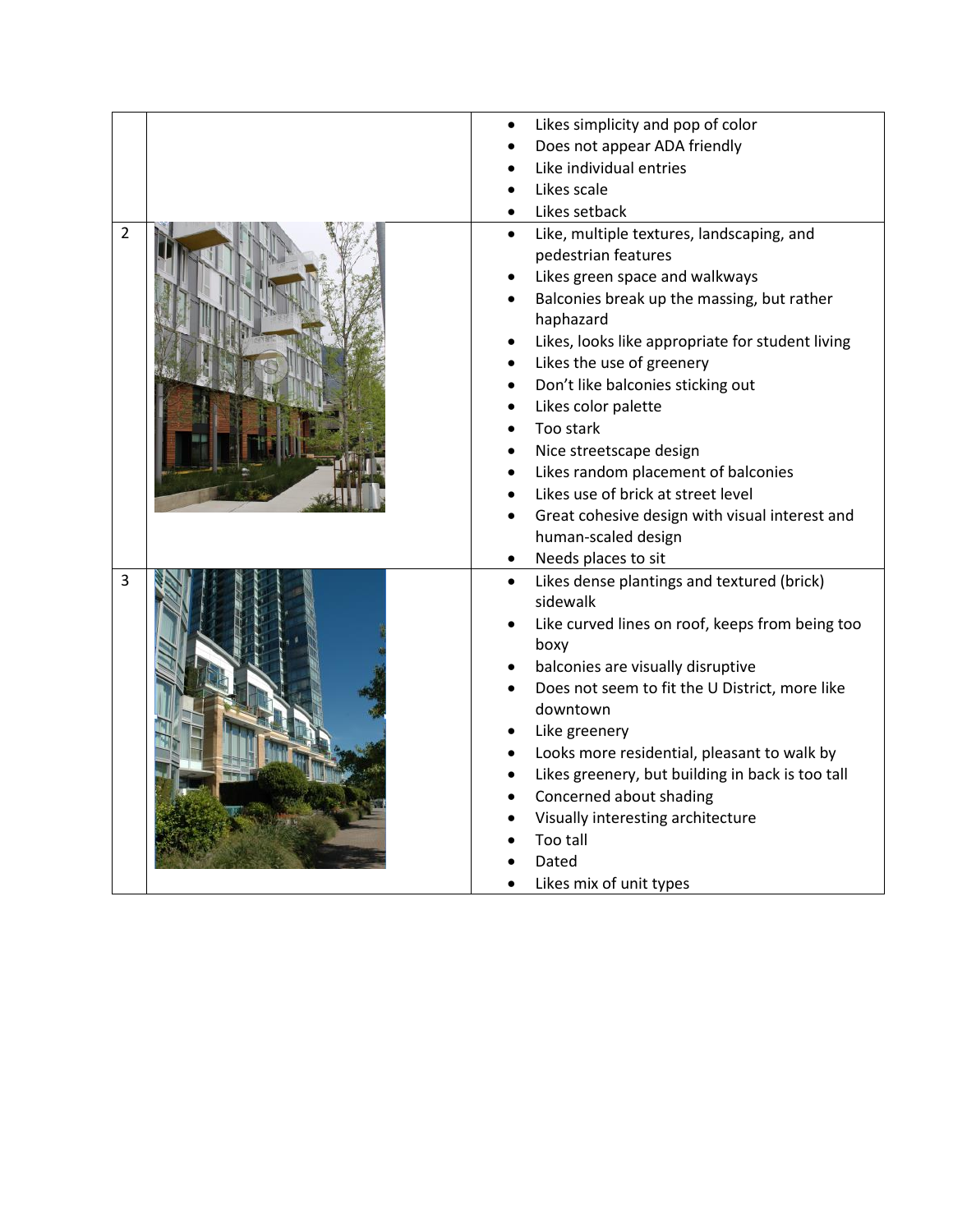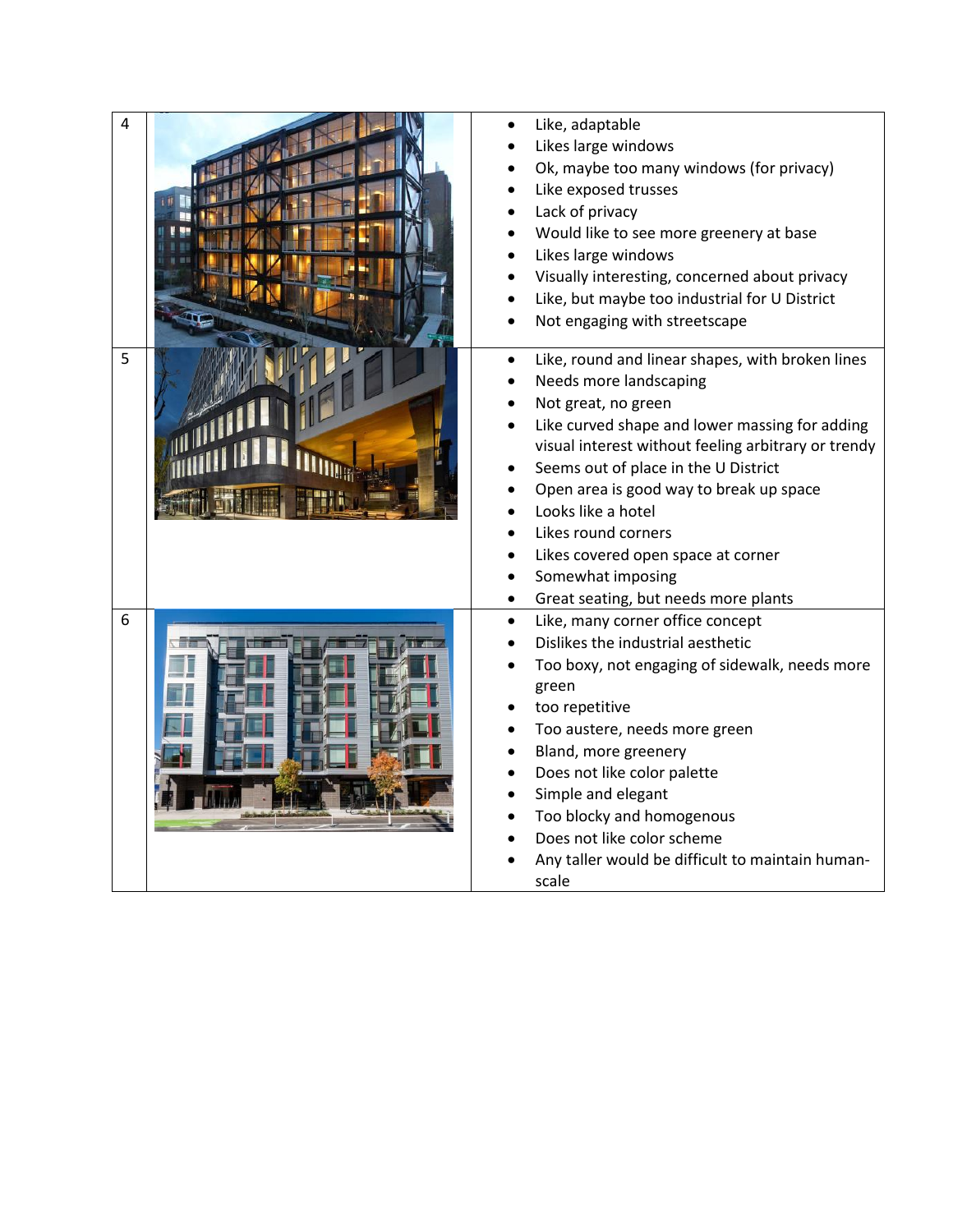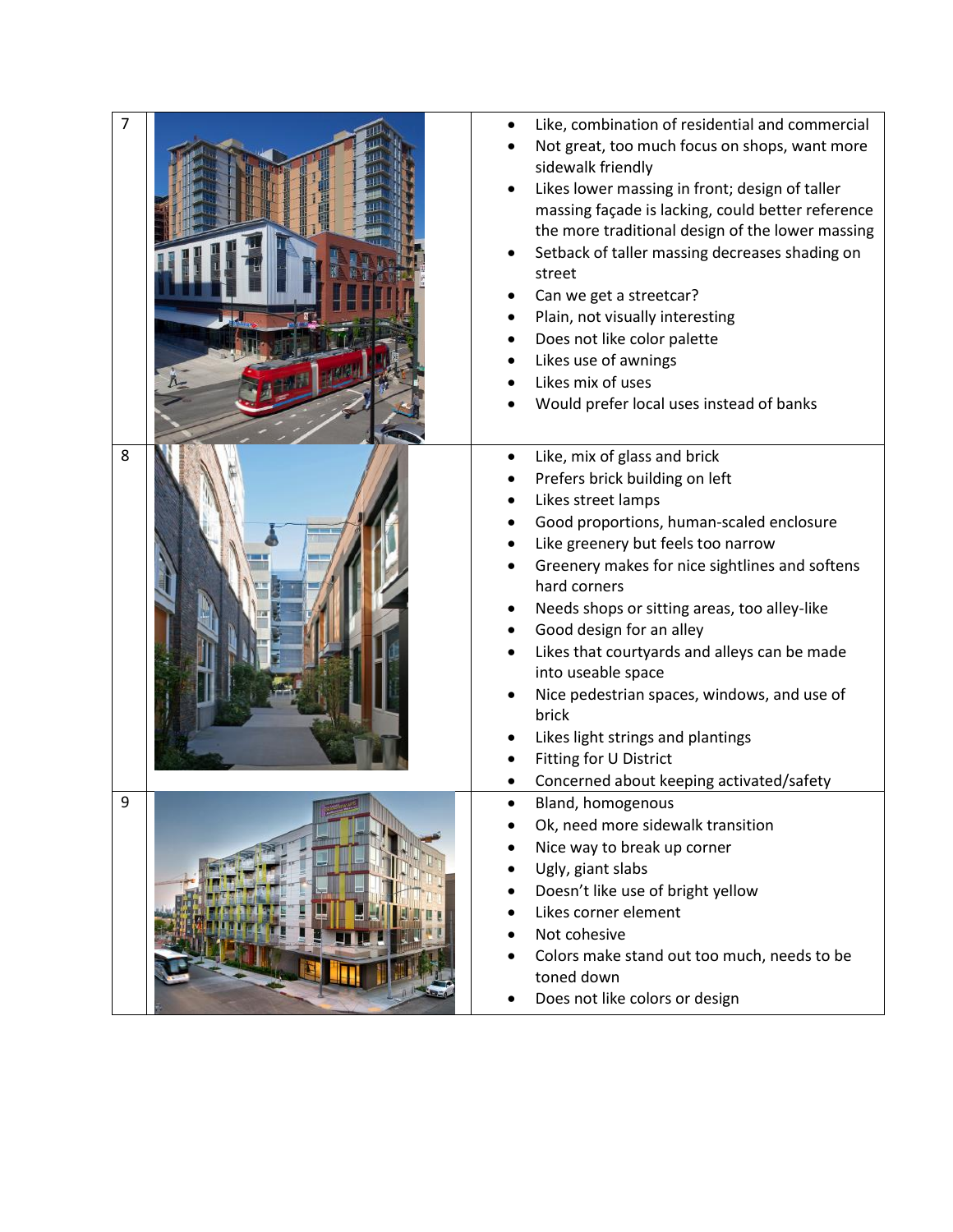| 10 | Likes having wider sidewalk in front of the<br>building<br>Boxy, but like how broken up<br>design is useful for food bank, likes the rooftop<br>garden<br>The irregular front (angled) is more inviting<br>Dislike random color blocks<br>Likes more in person<br>Doesn't like colors - random pattern and too<br>high contrast<br>Boring and boxy                                                                               |
|----|----------------------------------------------------------------------------------------------------------------------------------------------------------------------------------------------------------------------------------------------------------------------------------------------------------------------------------------------------------------------------------------------------------------------------------|
| 11 | Not enough landscaping<br>Like, sidewalk width, set back from street<br>Likes use of brick<br>Likes green transition from sidewalk to building<br>Greenery softens hard edges<br>Likes individual units<br>Likes the large sidewalk and plantings<br>Likes the rowhouse design<br>Loves landscaping and materials<br>Would like to see setback at level three<br>Classic design<br>Like stoops                                   |
| 12 | Like, open space<br>Likes landscaping and transition to units<br>Courtyard makes hard edges less severs<br>Like incorporation of pedestrian areas<br>Like, especially if you can walk through the<br>courtyard from the street<br>More greenery instead of hard surfaces<br>Likes lighting and shared space<br>Likes the color palette<br>Open and welcoming<br>Likes combination of modern architecture and<br>lush landscaping |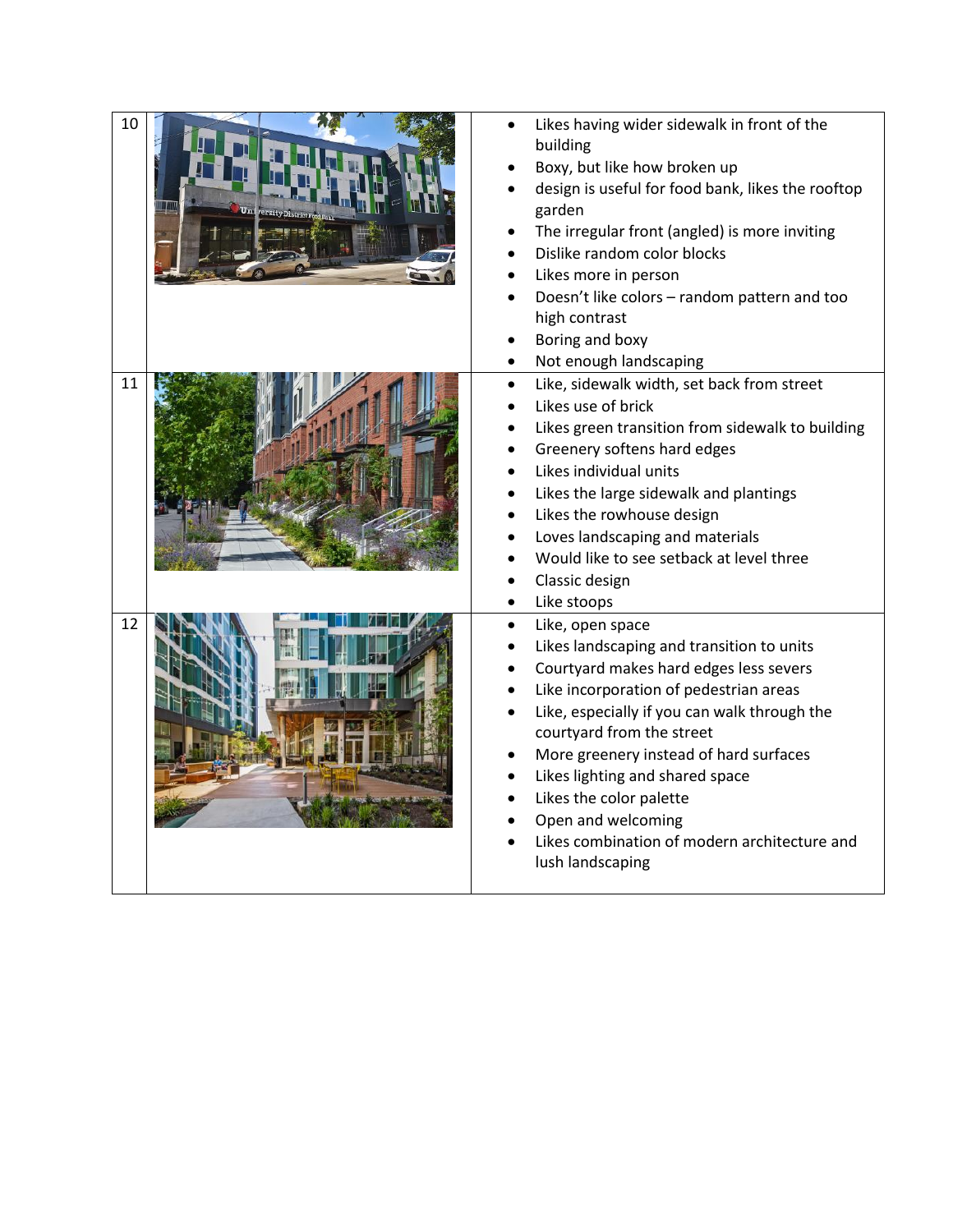